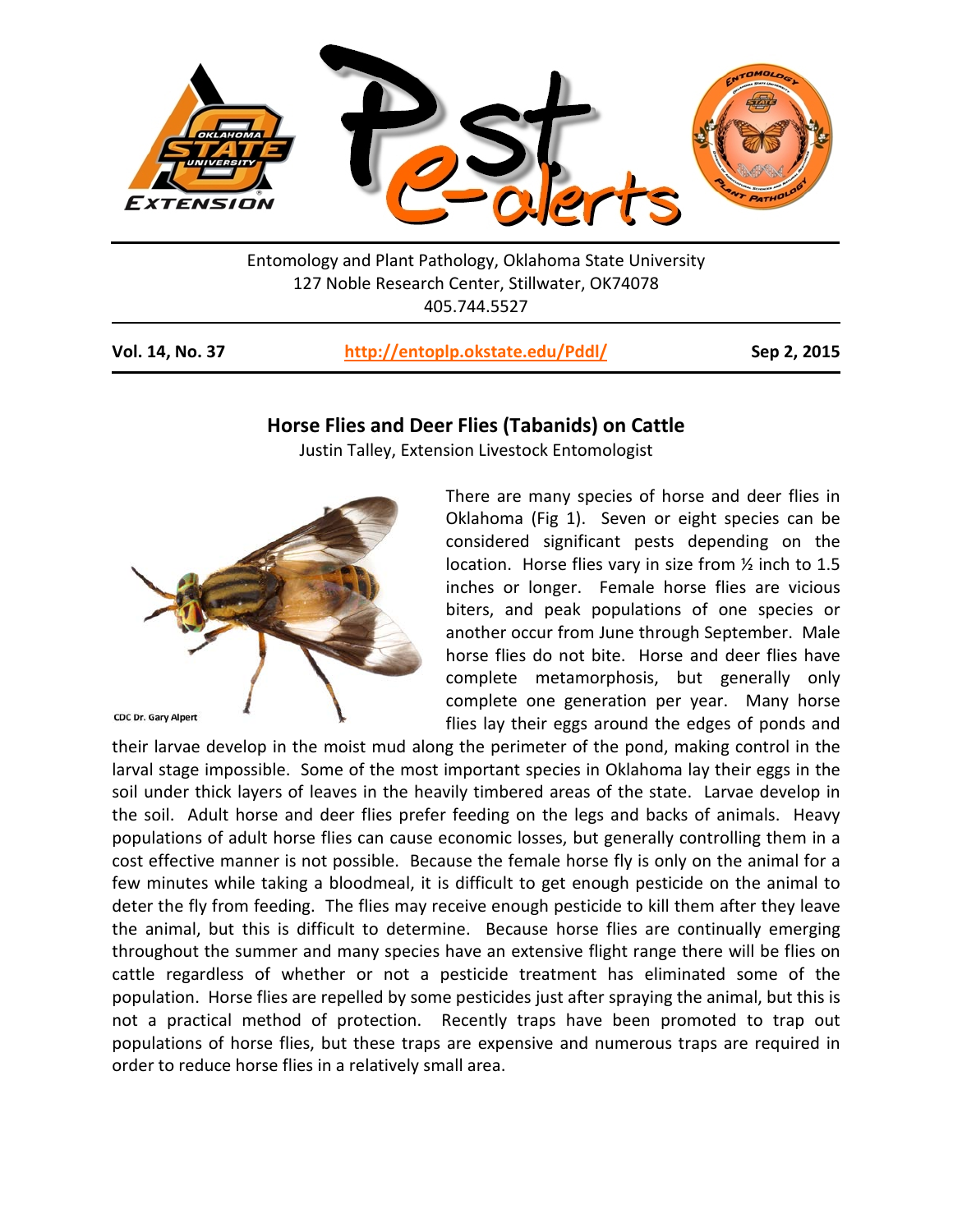# Common Oklahoma Horse Flies





T. equalis



T. sulcifrons Flies are scale to one another, ruler is 1 inch.



T. stygius

**Fig 1.** Common horse flies of Oklahoma

## **Disease**

Tabanids are commonly associated with mechanical transmission of several different pathogens that cause disease in cattle. They have several characteristics that make them efficient at mechanically transmitting pathogens: they are highly mobile, have frequent interrupted feedings, and have large easily contaminated mouthparts for transfer of infectious material. Tabanids inflict a painful bite, resulting in many interrupted feedings because of host defensive behaviors such as skin twitching or head tossing. When blood feeding is interrupted, horse flies may immediately contact another nearby animal because cattle that are under fly feeding pressure tend to cluster closely together. This pattern of frequent interrupted feedings and subsequent rapid movement between hosts provides an ideal opportunity for mechanical transmission of Anaplasma marginale from infected to uninfected hosts. A. marginale causes anaplasmosis in cattle or more commonly known as "anaplaz." Anaplasmosis is an infectous disease in cattle that causes destruction of red blood cells. Nine different species of Tabanids have been shown to mechanically transmit A. marginale.